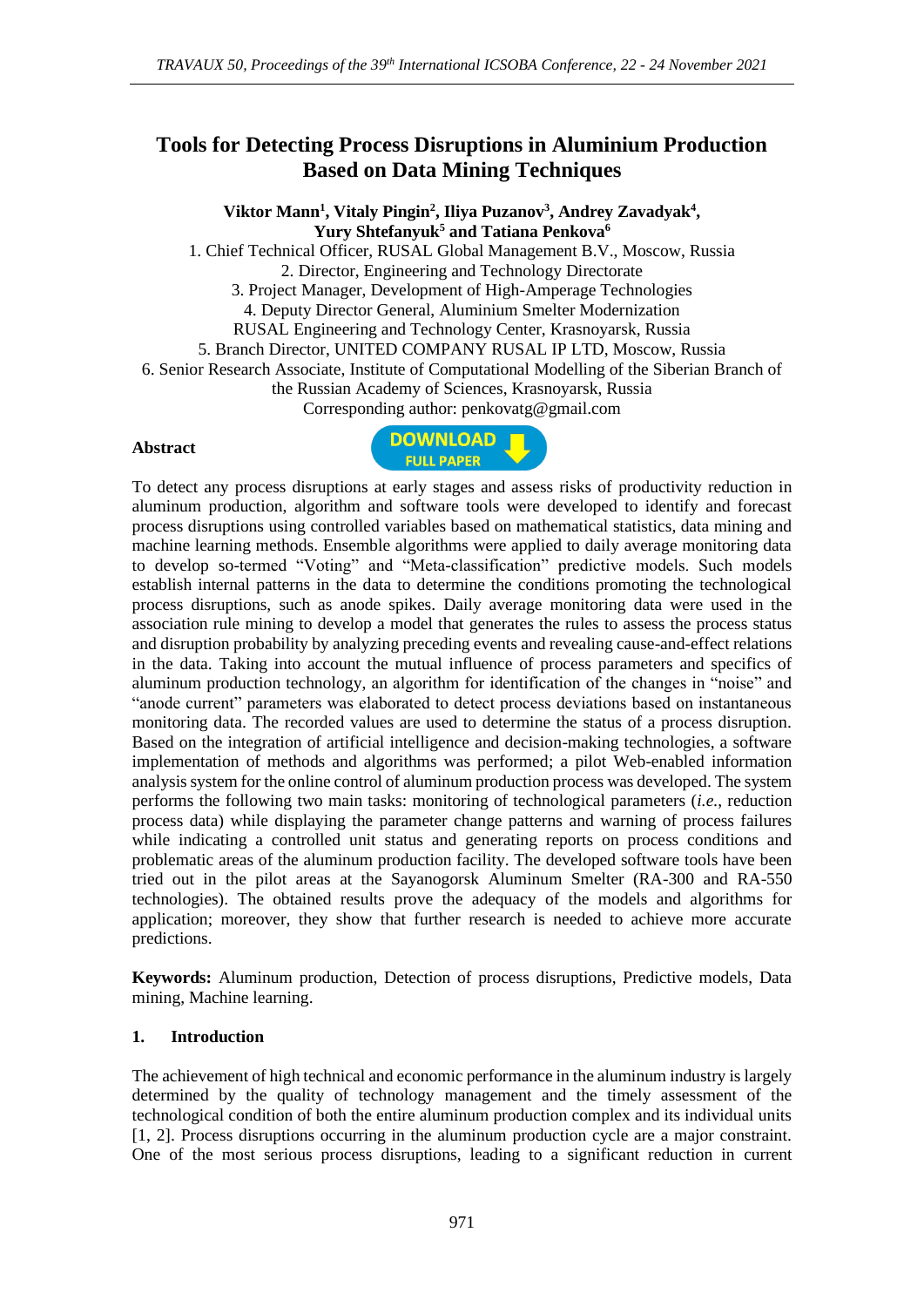efficiency, is the deformation of the anode working surface, in the form of a so-called "anode spike" – a formation of a regular cylindrical or conical shape at the bottom surface of the anode block [3, 4]. Such disruption is only identified at the extreme severe stage when the formation develops into a protrusion entering the cathode metal, which is accompanied by a change in the operating conditions. The introduction of production management software and hardware packages makes it possible to accumulate significant amounts of monitoring data and use it for decision-making. The application of Data Mining and Machine Learning to monitor data allows for the identification of characteristic dependencies and the early identification and prediction of the occurrence of disruptions [5, 6].

A large number of papers on the improvement of the performance of reduction cells and the diagnosis of process disruptions in the aluminum production cycle confirms the relevance of this area of research. Existing solutions and results in the field of mathematical modelling of production processes [7, 8], analysis and evaluation of the impact of parameter values on production quality [9, 10], identification of causes of disruptions [11], create a theoretical basis for further research and form a number of hypotheses requiring confirmation.

This paper presents algorithmic and software tools for the detection of anode spikes based on monitored parameter values, using a combination of mathematical statistics, data mining and machine learning methods. The main text is organized as follows. Section 2 presents the problem statement and a description of the initial parameters for daily and instantaneous monitoring. Section 3 presents a description of the algorithmic means of detecting disruptions from average daily monitoring data and considers the building of predictive models based on ensemble algorithms and association rules. Section 4 describes the algorithmic means of detecting process deviations from instantaneous monitoring data, discusses algorithms for identifying changes in time series of parameters and finding problematic anodes. Section 5 shows the results of the software implementation of methods and algorithms in the information-analytical system of online control of aluminum reduction technology.

## **2. Research Objective and Inputs**

The technological parameters of the daily average monitoring characterize the state of operation of the aluminum reduction cells, and the values of these parameters change significantly in the event of process disruptions and changes in the cell operation mode. Analysis of both monitoring data and registered process disruptions makes it possible to identify patterns and develop a classification algorithm: based on new values of the cell operation parameters, it will make the decision about the current process state: either "normal" or "with violation".

The technological process parameters that are instantaneously sampled are described by a time series, which is a sequence of values obtained at certain points in time. When process disruptions occur (be either an anode spike, an alumina supply problem, an anode effect or others), the character of the time series changes. Indicators of descriptive statistics are used to describe the properties of a time series. Thus, the problem of detecting technology deviations from instantaneous monitoring data comes down to identifying changes in the behavior of the time series based on changes in the descriptive statistics, characterizing a shift in the mean level of the parameter values and an increase in the range of variation.

Development of software and algorithmic tools for detection of process disturbances is performed based on average daily values and instantaneous monitoring of the operation of a group of both RA-300 and RA-550 reduction cells at the Sayanogorsk Aluminum Smelter during 2019–2020. The scope of the daily average monitored parameters of the aluminum production complex consists of about 70 parameters, including, but not limited to: duration of metal tapping, metal level, electrolyte level, electrolyte temperature, alumina dose, bath chemistry parameters,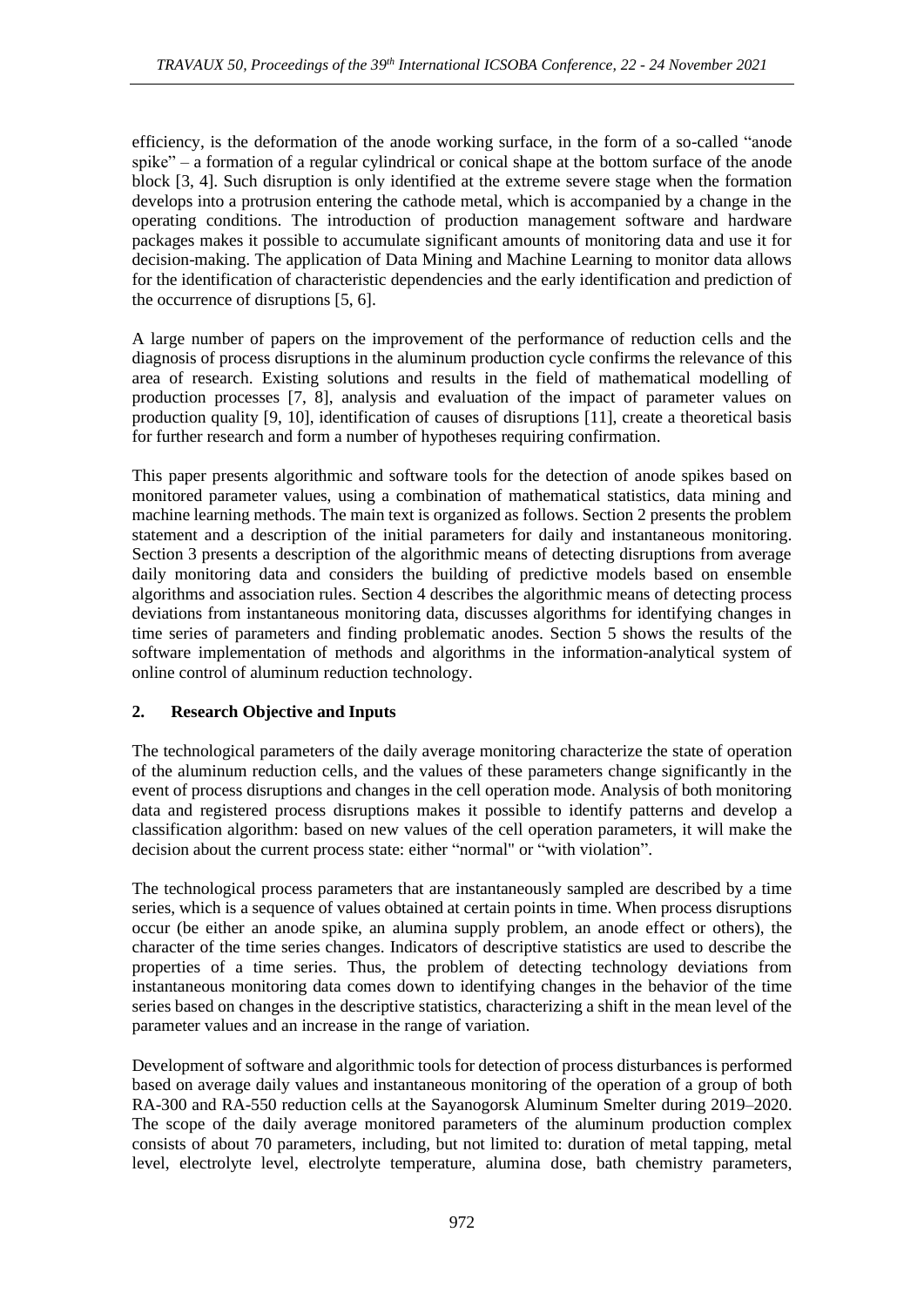### **5. Conclusions**

This paper presents the results of the development of algorithmic and software tools that allow detecting and predicting anode spikes based on the values of monitored process parameters, using a combination of mathematical statistics, data mining and machine learning methods.

Based on the application of ensemble algorithms to average daily monitoring data, voting and metaclassification predictive models have been developed which, by identifying internal patterns in the data, determine the object state corresponding to the occurrence of process disruption. Based on the application of association rules technology, a model has been developed that, by analyzing precedent events and identifying cause-effect relationships, generates rules that determine the state of the technology and the likelihood of an anode spike occurrence.

In order to detect process disturbances from instantaneous monitoring data, algorithms have been developed to identify changes in the time series of monitored parameters and to search for "problematic" anodes.

A software implementation of the models and algorithms has been carried out and a prototype of the information-analytical system for the online control of aluminum reduction technology has been developed. The system includes two tasks: monitoring of process parameters with visualization of the dynamics of changes in their values and warning of the occurrence of the process disruptions with the indication of the state of control objects, *e.g.*, potroom, reduction cell and the issuing of information messages. The developed tools have been tested at the pilot sites of the Sayanogorsk Aluminium Smelter (RA-300 and RA-550 technologies).

Further research is concerned with improving models to improve prediction accuracy, developing algorithms that allow the analysis of a set of parameters while taking into account their mutual influence, and expanding the types of disruptions.

### **6. References**

- 1. Y.G. Mikhalev *et al.*, Anode processes malfunctions an overview, *J. Sib. Fed. Univ. Eng. technol.*, Vol. 10, No 5, (2017), 593-606. doi: 10.17516/1999-494X-2017-10-5-593-606.
- 2. I.I. Puzanov *et al.*, Continuous monitoring of information on anode current distribution as means of improving the process of controlling and forecasting process disturbances, *J. Sib. Fed. Univ. Eng. technol.*, Vol. 9, No 6, (2016), 788-801. doi: 10.17516/1999-494X-2016- 9-6-788-801.
- 3. Y.G. Mikhalev *et al.*, Spikes generation on anode of aluminium reduction cell, *Tsvetnye Metally [Non-ferrous metals]*, No 9, (2018), 43-48. doi: 10.17580/tsm.2018.09.06.
- 4. B.A. Sadler, Critical issues in anode production and quality to avoid anode performance problems. *J. Sib. Fed. Univ. Eng. technol.*, Vol. 8, No 5, (2015), 546-568. doi: 0.17516/1999-494X-2015-8-5-546-568.
- 5. I. Goodfellow and Y. Bengio, *A Courville deep learning*, Cambridge: MIT press, 2016, 787 pages.
- 6. G.J. Williams and S.J. Simoff, *Data mining: theory, methodology, techniques, and applications*, Springer, 2006.
- 7. P.V. Polyakov *et al.*, P'yanykh, Matematicheskoye modelirovaniye raspredeleniya toka pri nalichii narusheniy na podoshve anoda alyuminiyevogo elektrolizera [Mathematical modeling of current distribution in the presence of deformations on the anode bottom of an aluminum electrolysis cell], *Tsvetnyye metally* [*Non-ferrous metals*], No 1, (2019), 25-30.
- 8. J. Yi *et al.*, A novel framework for fault diagnosis using kernel partial least squares based on an optimal preference matrix, *IEEE Transactions on Industrial Electronics*, Vol. 5, No 64, 2017, 4315-4324.